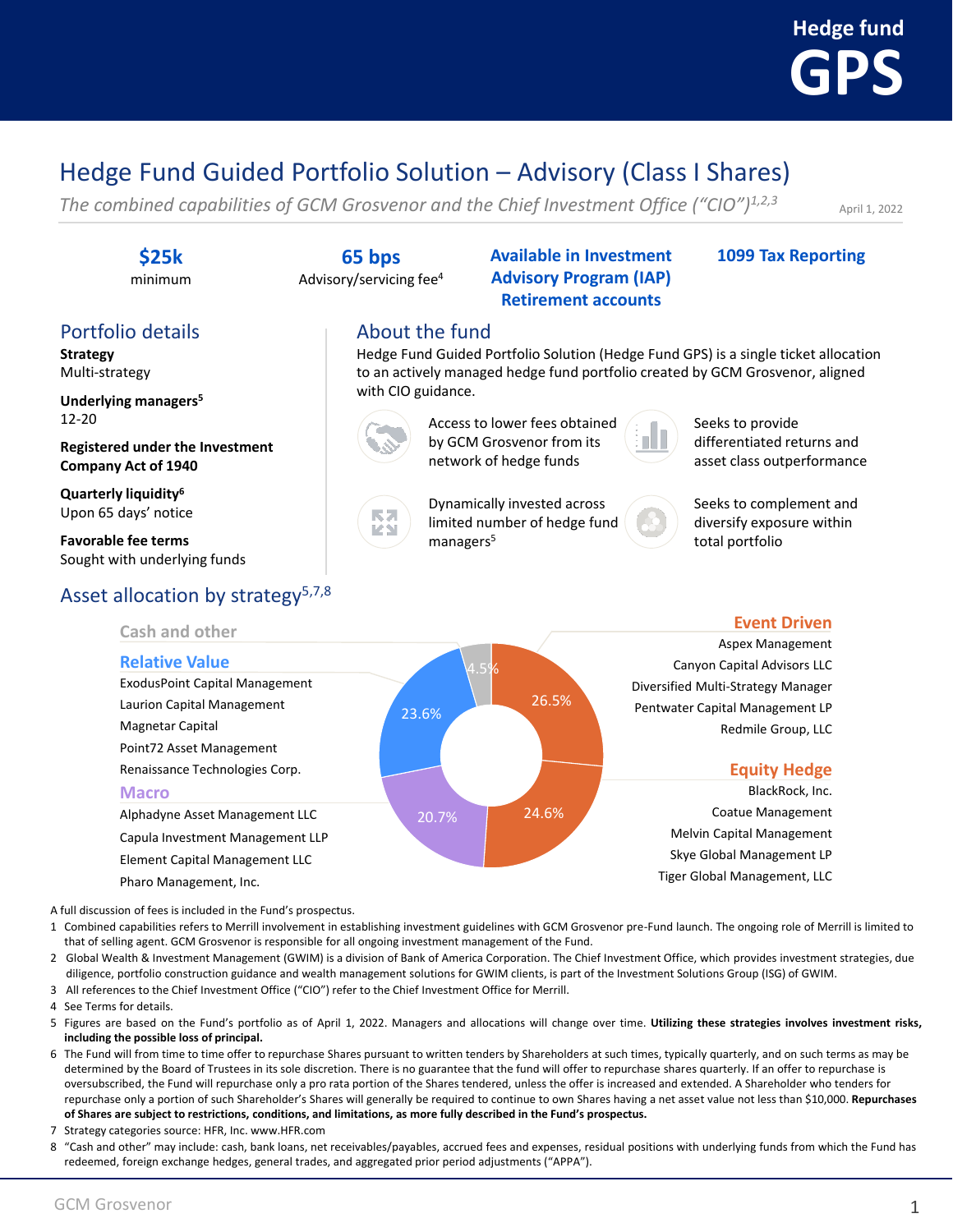### Hedge Fund Guided Portfolio Solution – Advisory (Class I Shares)

#### Terms

| Eligible investors                 | Accredited Investors <sup>2</sup>                                                                                                 |  |  |  |  |  |  |
|------------------------------------|-----------------------------------------------------------------------------------------------------------------------------------|--|--|--|--|--|--|
| Tax reporting                      | 1099 Regulated Investment Company                                                                                                 |  |  |  |  |  |  |
| Subscriptions frequency and notice | Monthly                                                                                                                           |  |  |  |  |  |  |
| Minimum investment                 | \$25,000                                                                                                                          |  |  |  |  |  |  |
| Redemptions <sup>3</sup>           | Quarterly tenders, subject to board discretion (approximately 65 days' notice)                                                    |  |  |  |  |  |  |
| Lock-up period                     | None                                                                                                                              |  |  |  |  |  |  |
| <b>Fund structure</b>              | Delaware Trust                                                                                                                    |  |  |  |  |  |  |
| Professional relationships         | Administrator: BNY Mellon Investment Servicing (U.S.) Inc.<br>Legal Counsel: K&L Gates LLP<br>Auditor: PricewaterhouseCoopers LLP |  |  |  |  |  |  |
| Advisory/Servicing Fee             | 0.65%4                                                                                                                            |  |  |  |  |  |  |
|                                    |                                                                                                                                   |  |  |  |  |  |  |

**1971**

**\$72 bn**

First year of investing

Assets under management

#### About GCM Grosvenor

GCM Grosvenor is one of the world's largest independent alternative asset management firms. The Firm's investment management and advisory services span public and private markets, focusing on absolute return strategies, credit, private equity, infrastructure and real estate.

GCM Grosvenor's global client base includes public and private pensions, sovereign wealth entities, banks, corporations, insurance companies, charitable organizations, endowments and high net worth individuals. The Firm strives to provide comprehensive, transparent client service.

#### Performance history<sup>1</sup>

| Cumulative net returns |                          |                          |                          |                          |           |                          |                          |           |                          |                          | Annualized<br>total returns |          |           |          |       |
|------------------------|--------------------------|--------------------------|--------------------------|--------------------------|-----------|--------------------------|--------------------------|-----------|--------------------------|--------------------------|-----------------------------|----------|-----------|----------|-------|
|                        | Jan                      | Feb                      | Mar                      | Apr                      | May       | Jun                      | Jul                      | Aug       | Sep                      | Oct                      | Nov                         | Dec      | Year      | 1 Year   | Incep |
| 2022                   | $-3.80\%$                | $-1.73%$                 | $-1.05%$                 | $\overline{\phantom{a}}$ |           | $\overline{\phantom{a}}$ | $\overline{\phantom{a}}$ |           |                          | $\overline{\phantom{a}}$ | $\overline{\phantom{a}}$    | -        | -6.45%    | $-6.55%$ | 0.42% |
| 2021                   | $-2.21%$                 | 1.40%                    | $-1.06\%$                | 2.16%                    | -0.96%    | 0.53%                    | -0.44%                   | 0.93%     | -0.13%                   | $-0.28%$                 | -1.39%                      | $-0.48%$ | $-2.00\%$ |          |       |
| 2020                   | 0.33%                    | $-1.46%$                 | $-8.02%$                 | 2.65%                    | 2.18%     | 0.95%                    | 0.92%                    | 2.11%     | 0.34%                    | 0.30%                    | 2.94%                       | 2.38%    | 5.24%     |          |       |
| 2019                   | 2.31%                    | 1.01%                    | 0.41%                    | 0.43%                    | $-1.32\%$ | 1.64%                    | 0.33%                    | $-0.60\%$ | $-1.15%$                 | 0.73%                    | 1.01%                       | 1.75%    | 6.67%     |          |       |
| 2018                   | $\overline{\phantom{0}}$ | $\overline{\phantom{a}}$ | $\overline{\phantom{a}}$ | $\overline{\phantom{a}}$ |           | $\overline{\phantom{a}}$ | $\overline{\phantom{a}}$ | -         | $\overline{\phantom{a}}$ | $\overline{\phantom{a}}$ | $-0.09\%$                   | $-1.32%$ | $-1.42%$  |          |       |

Performance data as of March 31, 2022. Inception date is November 1, 2018. AUM as of December 31, 2021.

**Past performance data shown represents past performance and is no guarantee of future results. Investment return and principal value will fluctuate so that an investor's shares, when redeemed, may be worth more or less than their original cost. Current performance may be lower or higher than that quoted. To view current to the most recent month-end performance, visit www.hedgefundgps.com. No assurance can be given that any investment will achieve its objectives or avoid losses.**  Utilizing these strategies involves investment risks, including the possible loss of principal. Returns are net of management fees and expenses, and also reflect the expenses borne by the "Fund" as an investor in underlying investment funds. The ordinary operating expenses of the Fund (not including the advisory fee, investmentrelated costs and expenses (which includes investment fund fees and expenses), taxes, interest and related costs of borrowing, brokerage commissions, payments to certain financial intermediaries for providing servicing, sub-accounting, recordkeeping and/or other administrative services to the Fund and any extraordinary expenses of the Fund) are subject to an expense limitation and reimbursement agreement between GCMLP and the Fund, capping the ordinary operating expenses of each share class of the fund at 0.80% per annum of the Fund's average monthly net assets attributable to such class. The agreement will remain in effect until July 31, 2023, and will terminate unless renewed by GCMLP. Returns for periods less than one year are not annualized. Returns have been prepared using both unaudited and audited financial data, if available at the time, and valuations provided by the underlying Investment Funds. Valuations based upon unaudited or estimated reports from the underlying investment funds may be subject to later adjustments that may be both material and adverse.

**1 The performance figure for the most current month reflects a preliminary estimate based on the early performance estimates received from a portion of the underlying Portfolio Funds. This figure is subject to change (perhaps materially).** 

2 "Accredited Investors" is defined in Regulation D under the Securities Act of 1933.

3 The Fund will from time to time offer to repurchase Shares pursuant to written tenders by Shareholders at such times, typically quarterly, and on such terms as may be determined by the Board of Trustees in its sole discretion. There is no guarantee that the fund will offer to repurchase shares quarterly. If an offer to repurchase is oversubscribed, the Fund will repurchase only a pro rata portion of the Shares tendered, unless the offer is increased and extended. A Shareholder who tenders for repurchase only a portion of such Shareholder's Shares will generally be required to continue to own Shares having a net asset value not less than \$10,000. **Repurchases of Shares are subject to restrictions, conditions, and limitations, as more fully described in the Fund's prospectus.**

4 Represents 55 bps investment advisory fee paid to GCMLP and 10 bps administrative services and sub-accounting fee paid to Merrill, subject to some exclusions. A full discussion of fees is included in the Fund's prospectus.

The Fund bears reasonable expenses incurred in connection with the Fund's organization. The Fund also bears its operational costs, including GCM Grosvenor's out-ofpocket expenses associated with identifying, making and monitoring investments, as well as costs associated with insurance, reporting, taxes (if any), legal and accounting costs, and the costs of any audits.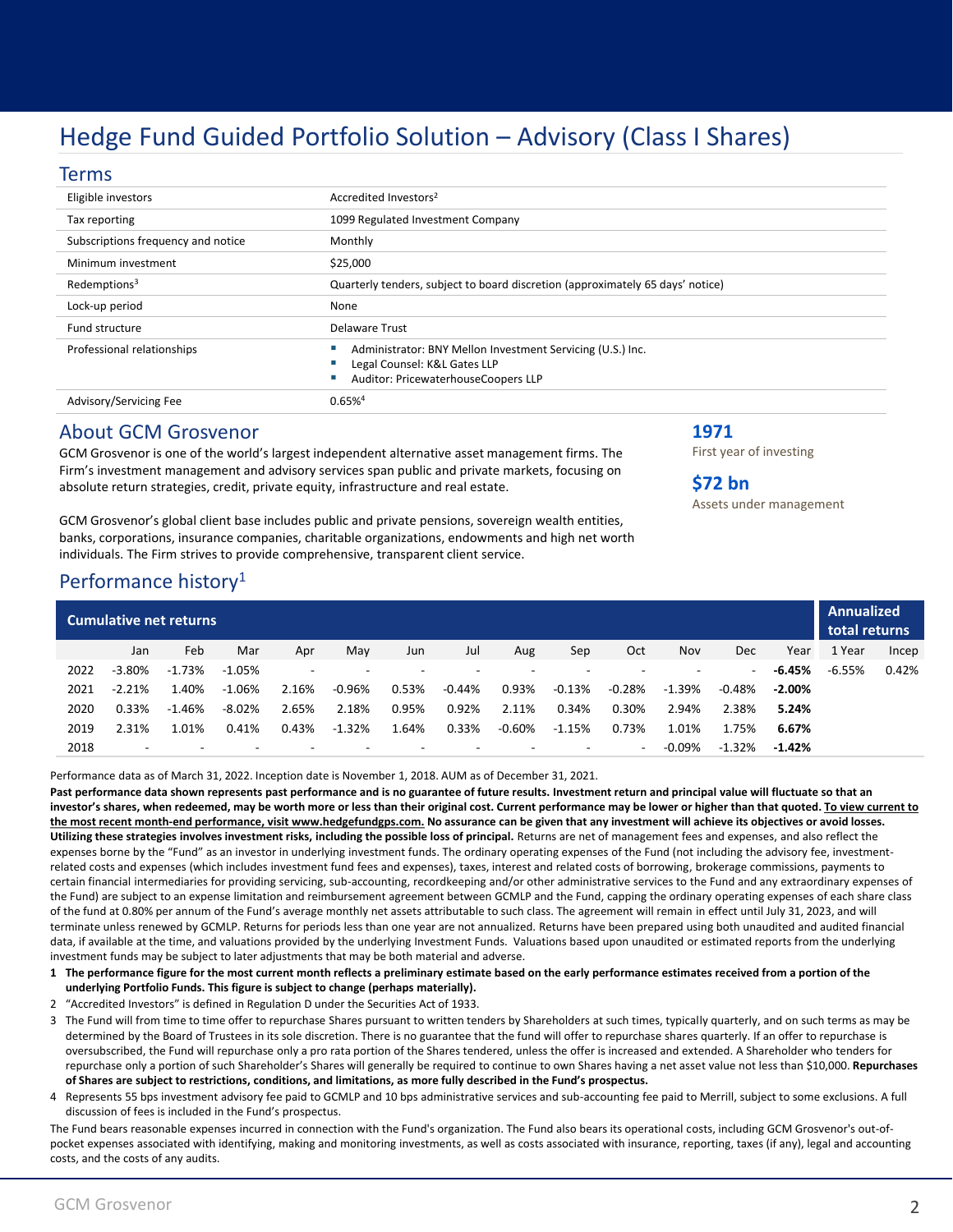

### Hedge Fund Guided Portfolio Solution – Brokerage (Class A Shares)

*The combined capabilities of GCM Grosvenor and the Chief Investment Office ("CIO")1,2,3*

April 1, 2022

#### **\$25k**

minimum

#### Portfolio details

**Strategy** Multi-strategy

**Underlying managers<sup>5</sup>** 12-20

**Registered under the Investment Company Act of 1940**

**Quarterly liquidity<sup>6</sup>** Upon 65 days' notice

**Favorable fee terms** Sought with underlying funds

### Asset allocation by strategy $5,7,8$

### **140 bps**

Advisory, servicing and distribution fees<sup>4</sup>

#### **1099 Tax Reporting**

About the fund

Hedge Fund Guided Portfolio Solution (Hedge Fund GPS) is a single ticket allocation to an actively managed hedge fund portfolio created by GCM Grosvenor, aligned with CIO guidance.



KN

Access to lower fees obtained by GCM Grosvenor from its network of hedge funds

Dynamically invested across limited number of hedge fund



Seeks to provide differentiated returns and asset class outperformance



Seeks to complement and diversify exposure within total portfolio



managers<sup>5</sup>

A full discussion of fees is included in the Fund's prospectus.

- 1 Combined capabilities refers to Merrill involvement in establishing investment guidelines with GCM Grosvenor pre-Fund launch. The ongoing role of Merrill is limited to that of selling agent. GCM Grosvenor is responsible for all ongoing investment management of the Fund.
- 2 Global Wealth & Investment Management (GWIM) is a division of Bank of America Corporation. The Chief Investment Office, which provides investment strategies, due diligence, portfolio construction guidance and wealth management solutions for GWIM clients, is part of the Investment Solutions Group (ISG) of GWIM.
- 3 All references to the Chief Investment Office ("CIO") refer to the Chief Investment Office for Merrill.
- 4 See Terms for details.
- 5 Figures are based on the Fund's portfolio as of April 1, 2022. Managers and allocations will change over time. **Utilizing these strategies involves investment risks, including the possible loss of principal.**
- 6 The Fund will from time to time offer to repurchase Shares pursuant to written tenders by Shareholders at such times, typically quarterly, and on such terms as may be determined by the Board of Trustees in its sole discretion. There is no guarantee that the fund will offer to repurchase shares quarterly. If an offer to repurchase is oversubscribed, the Fund will repurchase only a pro rata portion of the Shares tendered, unless the offer is increased and extended. A Shareholder who tenders for repurchase only a portion of such Shareholder's Shares will generally be required to continue to own Shares having a net asset value not less than \$10,000. **Repurchases of Shares are subject to restrictions, conditions, and limitations, as more fully described in the Fund's prospectus.**
- 7 Strategy categories source: HFR, Inc. www.HFR.com
- 8 "Cash and other" may include: cash, bank loans, net receivables/payables, accrued fees and expenses, residual positions with underlying funds from which the Fund has redeemed, foreign exchange hedges, general trades, and aggregated prior period adjustments ("APPA").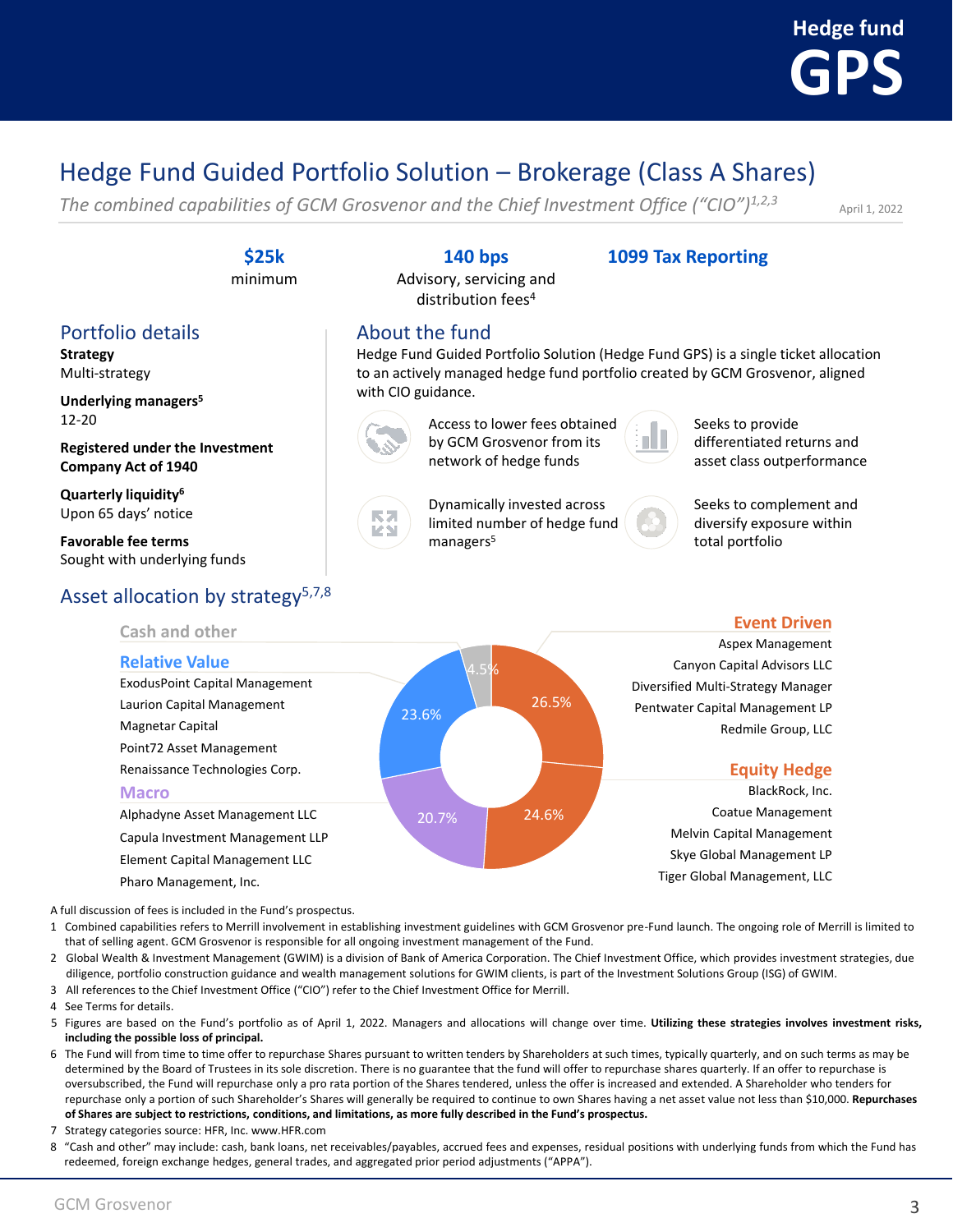### Hedge Fund Guided Portfolio Solution – Brokerage (Class A Shares)

#### Terms

| Eligible investors                                     | Accredited Investors <sup>2</sup>                                                                                                      |
|--------------------------------------------------------|----------------------------------------------------------------------------------------------------------------------------------------|
| Tax reporting                                          | 1099 Regulated Investment Company                                                                                                      |
| Subscriptions frequency and notice                     | Monthly                                                                                                                                |
| Minimum investment                                     | \$25,000                                                                                                                               |
| Redemptions <sup>3</sup>                               | Quarterly tenders, subject to board discretion<br>(approximately 65 days' notice)                                                      |
| Lock-up period                                         | None                                                                                                                                   |
| Fund structure                                         | Delaware Trust                                                                                                                         |
| Professional relationships                             | Administrator: BNY Mellon Investment Servicing<br>$(U.S.)$ Inc.<br>Legal Counsel: K&L Gates LLP<br>Auditor: PricewaterhouseCoopers LLP |
| Advisory, servicing and distribution fees <sup>4</sup> | 1.40%                                                                                                                                  |

#### About GCM Grosvenor

GCM Grosvenor is one of the world's largest independent alternative asset management firms. The Firm's investment management and advisory services span public and private markets, focusing on absolute return strategies, credit, private equity, infrastructure and real estate.

GCM Grosvenor's global client base includes public and private pensions, sovereign wealth entities, banks, corporations, insurance companies, charitable organizations, endowments and high net worth individuals. The Firm strives to provide comprehensive, transparent client service.

#### **1971 \$72 bn**

First year of investing

Assets under management

#### Performance history<sup>1</sup>

| Cumulative net returns |           |                          |                          |       |           |       |          |          |          |          | <b>Annualized</b><br>total returns |            |           |        |        |
|------------------------|-----------|--------------------------|--------------------------|-------|-----------|-------|----------|----------|----------|----------|------------------------------------|------------|-----------|--------|--------|
|                        | Jan       | Feb                      | Mar                      | Apr   | May       | Jun   | Jul      | Aug      | Sep      | Oct      | Nov                                | <b>Dec</b> | Year      | 1 Year | Incep  |
| 2022                   | $-3.87\%$ | $-1.79%$                 | $-1.11\%$                |       |           |       |          |          |          |          |                                    |            | $-6.64%$  | -7.29% | -1.07% |
| 2021                   | $-2.28%$  | 1.33%                    | $-1.12%$                 | 2.10% | $-1.03\%$ | 0.47% | $-0.51%$ | 0.87%    | $-0.20%$ | $-0.34%$ | $-1.46%$                           | -0.55%     | $-2.77\%$ |        |        |
| 2020                   | 0.26%     | $-1.52%$                 | -8.08%                   | 2.58% | 2.12%     | 0.88% | 0.86%    | 2.05%    | 0.28%    | 0.23%    | 2.81%                              | 2.30%      | 4.37%     |        |        |
| 2019                   | ۰         | $\overline{\phantom{a}}$ | $\overline{\phantom{a}}$ | 0.36% | $-1.39%$  | 1.57% | 0.27%    | $-0.66%$ | $-1.21%$ | 0.67%    | 0.95%                              | 1.68%      | 2.21%     |        |        |

Performance data as of March 31, 2022. Inception date is April 1, 2019. AUM as of December 31, 2021.

**Performance data shown represents past performance and is no guarantee of future results. Investment return and principal value will fluctuate so that an investor's shares, when redeemed, may be worth more or less than their original cost. Current performance may be lower or higher than that quoted. To view current to the most recent month-end performance, visit hedgefundgps.com. No assurance can be given that any investment will achieve its objectives or avoid losses. Utilizing these**  strategies involves investment risks, including the possible loss of principal. Returns are net of management fees and expenses, and also reflect the expenses borne by the "Fund" as an investor in underlying investment funds. The ordinary operating expenses of the Fund (not including the advisory fee, investment-related costs and expenses (which includes investment fund fees and expenses), taxes, interest and related costs of borrowing, brokerage commissions, payments to certain financial intermediaries for providing servicing, sub-accounting, recordkeeping and/or other administrative services to the Fund and any extraordinary expenses of the Fund) are subject to an expense limitation and reimbursement agreement between GCMLP and the Fund, capping the ordinary operating expenses of each share class of the fund at 0.80% per annum of the Fund's average monthly net assets attributable to such class. The agreement will remain in effect until July 31, 2023, and will terminate unless renewed by GCMLP. Returns for periods less than one year are not annualized. Returns have been prepared using both unaudited and audited financial data, if available at the time, and valuations provided by the underlying Investment Funds. Valuations based upon unaudited or estimated reports from the underlying investment funds may be subject to later adjustments that may be both material and adverse.

- **1 The performance figure for the most current month reflects a preliminary estimate based on the early performance estimates received from a portion of the underlying Portfolio Funds. This figure is subject to change (perhaps materially).**
- 2 "Accredited Investors" is defined in Regulation D under the Securities Act of 1933.
- 3 The Fund will from time to time offer to repurchase Shares pursuant to written tenders by Shareholders at such times, typically quarterly, and on such terms as may be determined by the Board of Trustees in its sole discretion. There is no guarantee that the fund will offer to repurchase shares quarterly. If an offer to repurchase is oversubscribed, the Fund will repurchase only a pro rata portion of the Shares tendered, unless the offer is increased and extended. A Shareholder who tenders for repurchase only a portion of such Shareholder's Shares will generally be required to continue to own Shares having a net asset value not less than \$10,000. **Repurchases of Shares are subject to restrictions, conditions, and limitations, as more fully described in the Fund's prospectus.**
- 4 Investors purchasing may be charged a transaction fee on the investor's aggregate purchase, assessed by a financial intermediary and in addition to the investor's aggregate purchase. The Fund offers Class A Shares and Class I Shares, which are subject to different fees and expenses and will have different investment performance as a result. Class A Shares and Class I Shares are available only through specific distribution channels, and a specific share class may not be available to all investors. The Fund pays a 55 bps investment advisory fee to GCMLP and a 10 bps administrative services and sub-accounting fee to Merrill based on the assets of both Class A Shares and Class I Shares, subject to some exclusions. In connection with Class A Shares, the Fund pays Merrill a 75 bps distribution and service fee. Fees and expenses are more fully described in the Fund's prospectus.

The Fund bears reasonable expenses incurred in connection with the Fund's organization. The Fund also bears its operational costs, including GCM Grosvenor's out-ofpocket expenses associated with identifying, making and monitoring investments, as well as costs associated with insurance, reporting, taxes (if any), legal and accounting costs, and the costs of any audits.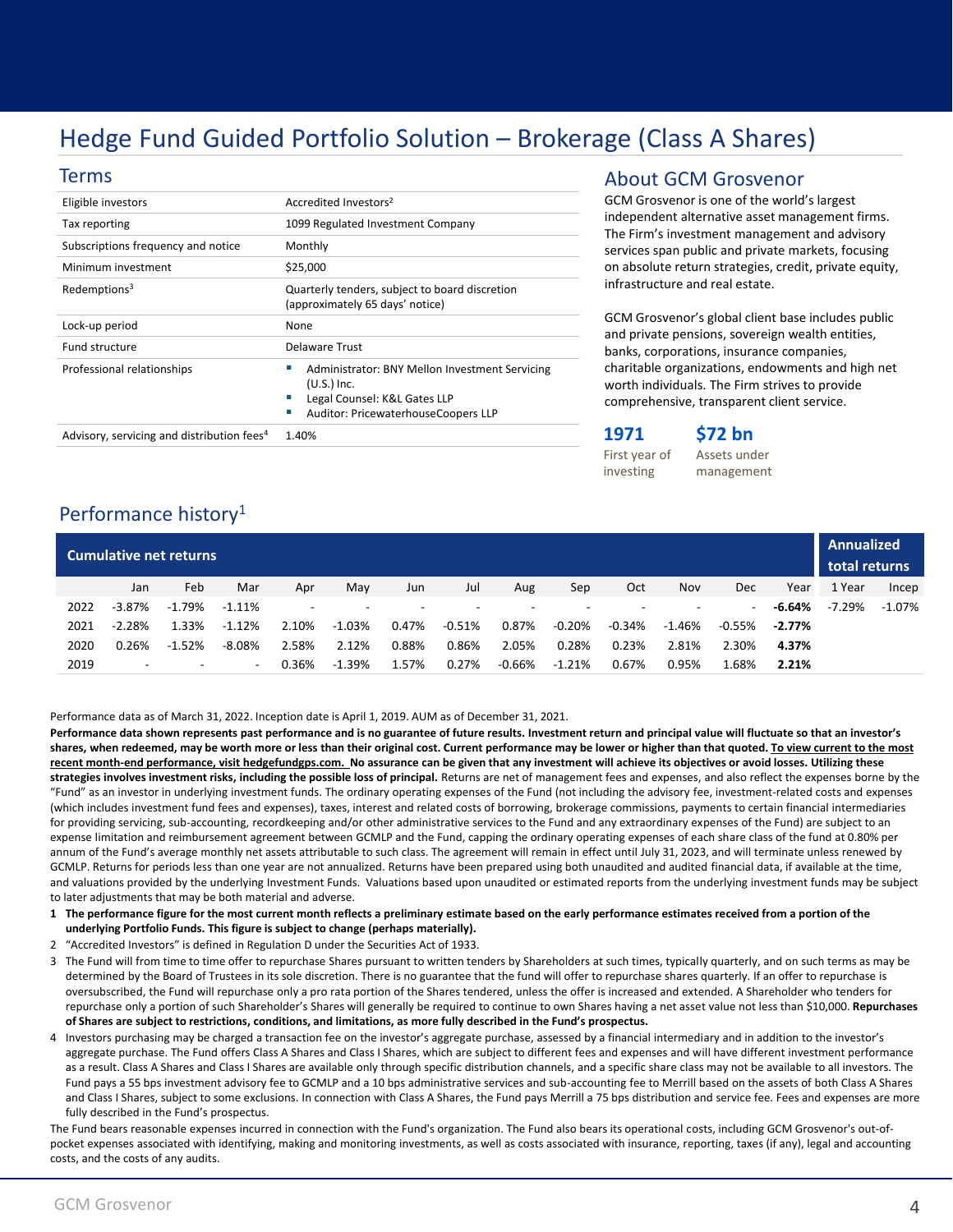### Hedge Fund Guided Portfolio Solution (1 of 2)

Grosvenor Capital Management, L.P. ("**GCMLP**") serves as investment adviser of the Fund. The Fund invests substantially all of its assets in investment funds ("**Investment Funds**") managed by third-party investment management firms ("**Investment Managers**"). GCMLP, together with its affiliates comprise GCM Grosvenor (NASDAQ: GCMG). GCM Grosvenor is a global alternative asset management solutions provider across private equity, infrastructure, real estate, credit, and absolute return investment strategies.

This report is general in nature and does not take into account any investor's particular circumstances. Receipt of this report should not be considered a recommendation with respect to the purchase, sale, holding or management of securities or other assets. This report is neither an offer to sell, nor a solicitation of an offer to buy shares of the Fund ("**Shares**") or interests in any Investment Fund in which the Fund invests. An offer to sell, or a solicitation of an offer to buy, Shares of the Fund, if made, must be preceded or accompanied by the Fund's current Prospectus (which, among other things, discusses certain risks and other special considerations associated with an investment in the Fund). Before investing in the Fund, you should carefully review the Fund's current Prospectus. Each prospective investor should consult its own attorney, business advisor and tax advisor as legal, business, tax and related matters concerning an investment in the Fund.

**PAST PERFORMANCE IS NOT NECESSARILY INDICATIVE OF FUTURE RESULTS, AND THE PERFORMANCE OF THE FUND COULD BE VOLATILE. AN INVESTMENT IN THE FUND IS SPECULATIVE AND INVOLVES SUBSTANTIAL RISK (INCLUDING THE POSSIBLE LOSS OF THE ENTIRE AMOUNT INVESTED). NO ASSURANCE CAN BE GIVEN THAT THE FUND WILL ACHIEVE ITS OBJECTIVES OR AVOID SIGNIFICANT LOSSES.** 

**YOU SHOULD NOT INVEST IN THE FUND UNLESS YOU HAVE NO NEED FOR LIQUIDITY WITH RESPECT TO SUCH INVESTMENT, YOU ARE FULLY ABLE TO BEAR THE FINANCIAL RISKS OF SUCH INVESTMENT FOR AN INDEFINITE PERIOD OF TIME AND YOU ARE FULLY ABLE TO SUSTAIN THE POSSIBLE LOSS OF THE ENTIRE INVESTMENT. YOU SHOULD CONSIDER AN INVESTMENT IN THE FUND AS A LONG-TERM INVESTMENT THAT IS APPROPRIATE ONLY FOR A LIMITED PORTION OF YOUR OVERALL PORTFOLIO.**

In reviewing the performance of the Fund or any Investment Fund, you should not consider any index shown to be a performance benchmark. Such indices are provided solely as an indication of the performance of various capital markets in general. Except as expressly otherwise provided, the figures for each index are presented in U.S. dollars. Index figures may include "estimated" figures in circumstances where "final" figures are not yet available.

Set forth below are general categories of risks that apply to investing in the Fund. The risks that apply to investing in the Fund are described in greater detail in the Fund's current Prospectus.

**Market Risks** – the risks that economic and market conditions and factors may materially adversely affect the value of the Fund's investments.

**Illiquidity Risks** – the risks arising from the fact that Shares are not traded on any securities exchange or other market and are subject to substantial restrictions on transfer; although the Fund may offer to repurchase Shares from time to time, a shareholder may not be able to liquidate its Shares of the Fund for an extended period of time.

**Strategy Risks** – the risks associated with the possible failure of GCMLP's asset allocation methodology, investment strategies, or techniques used by GCMLP or an Investment Manager.

**Manager Risks** – the risks associated with the Fund's investments with Investment Managers.

**Structural and Operational Risks** – the risks arising from the organizational structure and operative terms of the Fund and the Investment Funds.

**Cybersecurity Risks** – technology used by the Fund and by its service providers could be compromised by unauthorized third parties.

**Foreign Investment Risks** – the risks of investing in non-U.S. investment products and non-U.S. Dollar currencies.

**Leverage Risks** – the risks of using leverage, which magnifies the volatility of changes in the value of an investment, including losses.

**Valuation Risks** – the risks relating to GCMLP's reliance on Investment Managers to accurately value the financial instruments in the Investment Funds they manage.